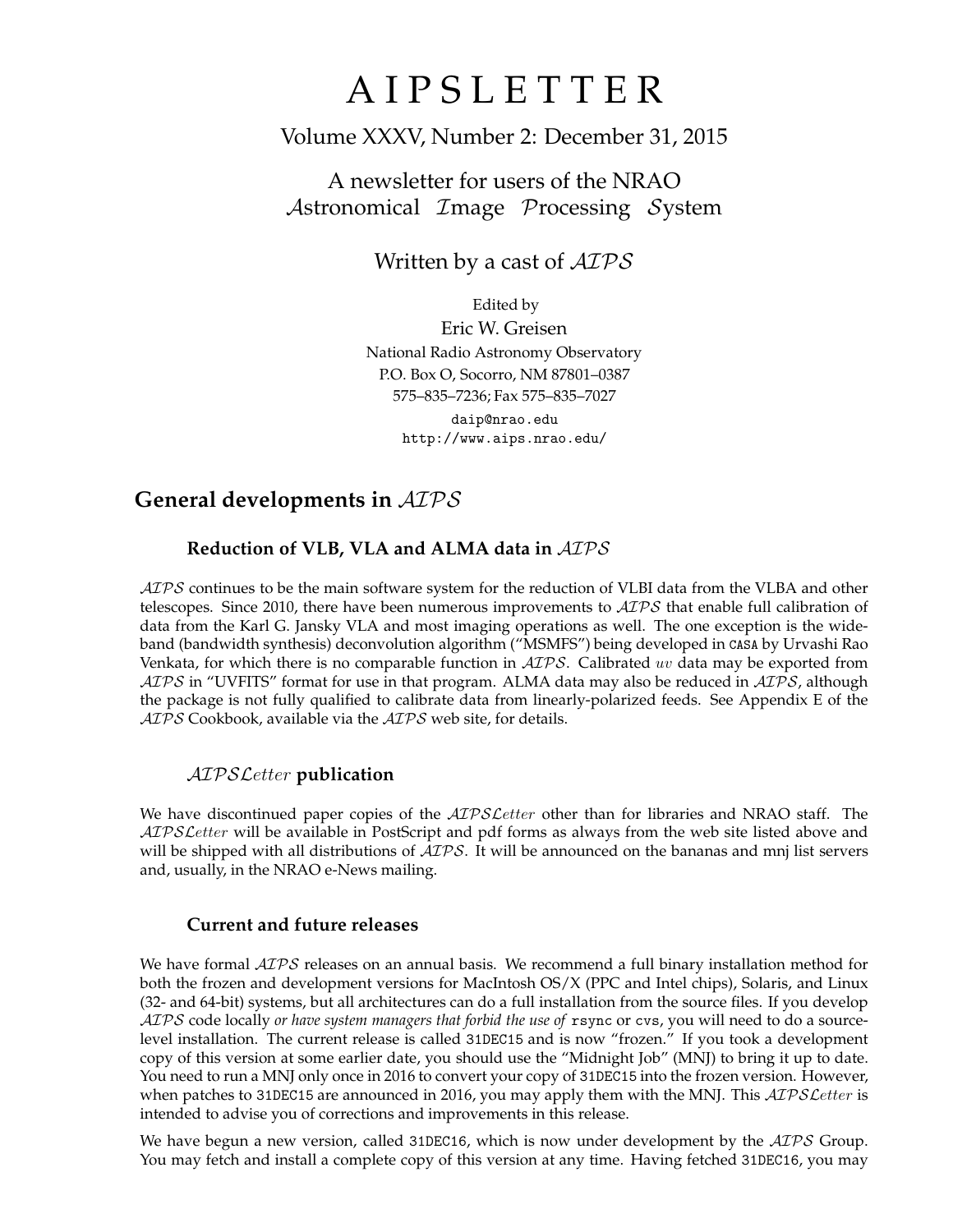update your installation whenever you want by running the MNJ. This uses cvs, rsync, and/or transaction files to copy all changed text files and then to copy the binary files or to compile the code selectively based on the code changes and compilations we have done. We expect users to take their source-only or binary version of 31DEC16 AIPS over the Internet (via *anonymous* ftp). Both versions require you to copy the installation procedure install.pl via ftp; the source-only version also requires you to ftp the 125-Mbyte 31DEC16.tar.gz compressed tar file. Linux sites will almost certainly have cvs installed; other sites may have installed it along with other GNU tools. Secondary MNJs will still be possible using ssh or rcp or NFS as with previous releases. We have found that cvs works very well, although it has one quirk. If a site modifies a file locally, but in an  $\mathcal{AIPS}$ -standard directory, cvs will detect the modification and attempt to reconcile the local version with the NRAO-supplied version. This usually produces a file that will not compile or run as intended. Use a new name for the task or put a copy of the task and its help file in a private disk area instead.

AIPS is now copyright C 1995 through 2015 by Associated Universities, Inc., NRAO's parent corporation, but may be made freely available under the terms of the Free Software Foundation's General Public License (GPL). This means that User Agreements are no longer required, that  $\mathcal{AIPS}$  may be obtained via anonymous ftp without contacting NRAO, and that the software may be redistributed (and/or modified), under certain conditions. The full text of the GPL can be found in the 15JUL95 ATPS Letter and is included with every distribution in file \$AIPS ROOT/*release-name*/COPYING.

### **Installing a new version**

If compiling locally, new releases must be installed from the tar ball for that release. 31DEC15 contains improvements to the code which should make local compilation more reliable. If using the binary installation, a full new installation must also be done with rsync. The cvs system used in the MNJ requires this. When installing a new  $\mathcal{AIPS}$  release in a system that already has a previous release, we recommend that install.pl be used and that the previous release be left in place, at least until the new installation has been verified. If you do this, then you will not have to re-edit the disk, printer, and tape lists and can simply skip all those pages in the install.pl menus. The old \$HOME/.AIPSRC file may be left in place, but it will need to be edited. The lines giving the DOWNLOADED and UNPACKED parameters should be cleared and the CCOMOPT line should be changed to point to the current release rather than the previous one. If you have made a special version of do daily.*host*, you should preserve it under a new name and restore it after the install. If you have an odd set of  $\mathcal{AIPS}$  versions, the \$AIPS\_ROOT/AIPSPATH.\*SHfiles may need to be edited after the install to set the desired versions. The file \$SYSLOCAL/UPDCONFIG also needs to be edited to correct your e-mail address(es).

31DEC09 contains a change in the format of antenna files. Previous releases will not understand the antenna coordinates for arrays that were traditionally left-handed (VLBI primarily). The format change occurs automatically when any 31DEC09 or later antenna-file specific code reads the file, after which older releases will have difficulties. 31DEC15 contains a change in the headers of  $uv$  data sets which will not be understood by previous versions. Note that the only version which we patch for major errors is 31DEC15; even 31DEC14 is no longer changed.

# **Preview of coming attractions**

The 31DEC16 release already contains a few changes that we decided were a bit risky or not needed in 31DEC15. The new verb DAYNUMBR displays the day number in the year for the observation data of the image or uv file selected.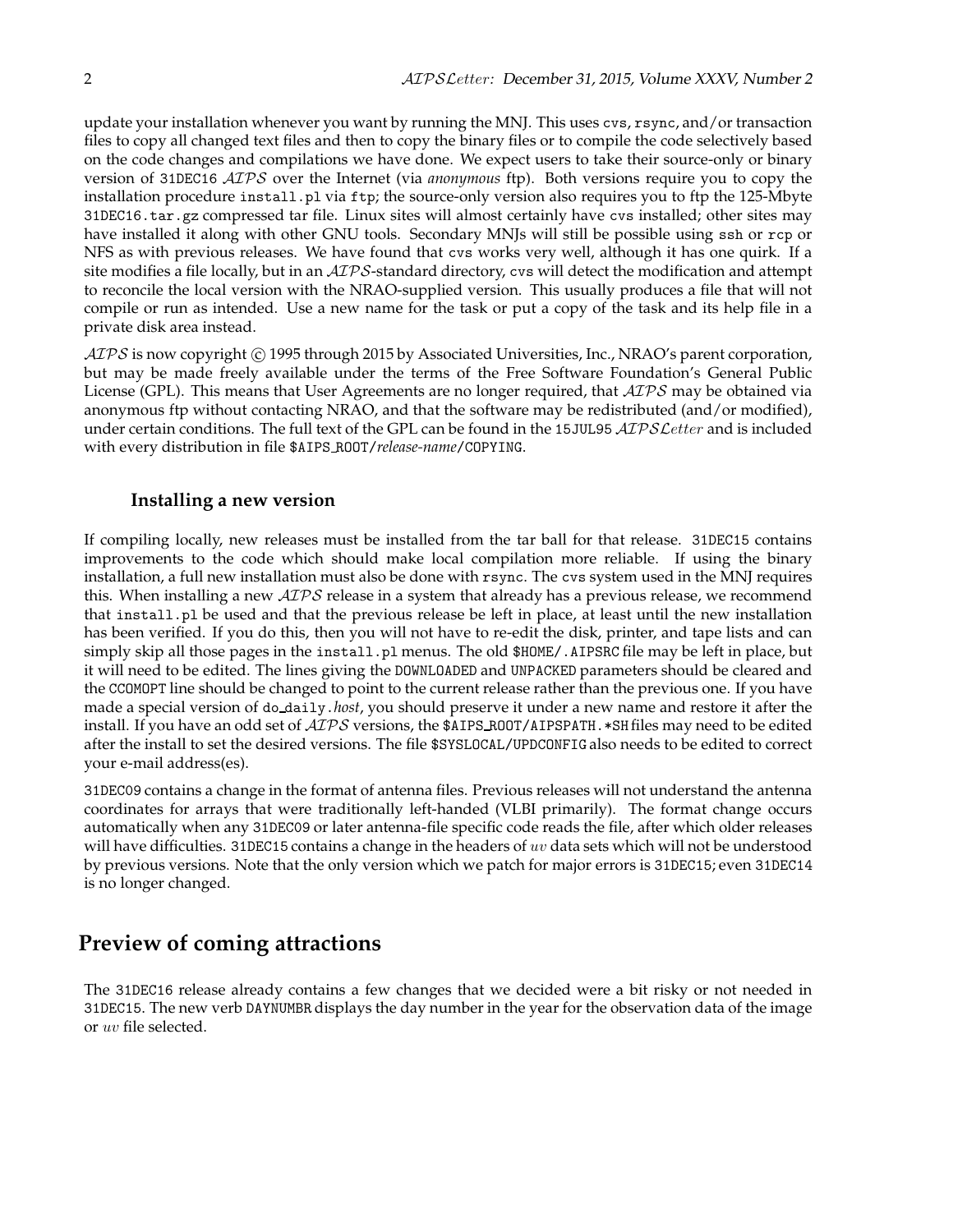# **Improvements of interest to users in** 31DEC15

We expect to continue publishing the  $\mathcal{AIPSLetter}$  every six months along with the annual releases. Significant time was spent in the last six months on correcting the code to comply with modern compilers, particularly gfortran. There are a few new tasks and verbs released in the last six months nonetheless. ALVAR is a new task to compute and plot the Allan Variance of a  $uv$  data set as a function of the integration time. The old task by that name was renamed ALVPR to reflect its major printing role. New tasks XG2PL and RM2PL were written to display fit spectra from XGAUS plus ZEMAN and from RMFIT, respectively. New verb REVERSN was created to check the actual number of extension files of specified type present for a cataloged file.

In the first six months of 31DEC15 the new tasks were SNFIT to fit Gaussians to drift-scan gain solutions, UVFRE to re-grid visibility data in frequency space to match a second data set, HOLOG to transform and analyze holography data, PANEL to convert HOLOG output to panel adjustment tables, STACK to combine multiple images without regard for coordinates, and TVHLD to display and save histogram-equalized versions of images. New verb TVLAYOUT also assists in displaying holography results and new procedure DOVLAMP assists in converting EVLA SysPower data to gains for VLB usage.

Normally, bugs which appear in an  $\mathcal{AIPS}$  TST version and then are fixed in that same version before its release get little or no discussion in the  $ATPSLetter$ . Since a rather large number of sites now install the TST version of  $\mathcal{AIPS}$  during its development, this is somewhat of an oversight. We urge you to run the "Midnight Job" at least once after 31DEC15 is frozen to bring it up to date and to fix all bugs of this sort. We urge active sites to use the MNJ and, when something odd occurs, to examine CHANGE.DOC using the cgi tool available from the  $AIPS$  documentation web page (http://www.aips.nrao.edu/aipsdoc.html). Please do not hesitate to contact us via the NRAO help desk (https://help.nrao.edu) or via e-mail daip@nrao.edu with any questions or suspicions that there are problems.

### **UV data**

#### **New Amplitude Calibration Strategy for the VLBA**

The VLBA utilities (VLBAUTIL) and the VLBA reduction pipeline (VLBARUN) were changed to incorporate the new amplitude calibration strategy described by Craig Walker in VLBA Scientific Memo #37 "Flux Density Calibration on the VLBA" (2015). Three procedures were added to VLBAUTIL: VLBACCOR, VLBABPSS and VLBAAMP to aid in this new strategy. Also, several improvements were added to VLBARUN in order to have it behave more robustly.

These changes were made because it was reported that, with the advent of the Roach Digital Backend (RDBE), there were 10-15% errors in the amplitudes when compared to the 5% pre-sensitivity upgrade VLBA observations. For more information on the RDBE see the VLBA Observational Status Summary (https://science.nrao.edu/facilities/vlba/docs/manuals/oss/sig-path/rdbe). Craig Walker studied this problem and wrote VLBA Scientific Memo #37 (2015) describing a new VLBA amplitude calibration strategy to counter this problem. Three new procedures were added to VLBAUTIL to accommodate this new strategy and VLBARUN was modified to use the new calibration scheme. This new strategy interleaves the old *a priori* calibration with instrumental delay and complex bandpass calibration. So, instead of doing VLBACALA (ACCOR, APCAL, and accompanying tasks) and then proceeding with instrumental delay and bandpass calibration, one performs the following steps

**VLBACCOR** (ACCOR): calibrate sampler corrections.

- **VLBAPCOR** (PCCOR) or VLBAMPCL (FRING): calibrate the instrumental delays.
- **VLBABPSS** (BPASS): calibrate complex bandpass response function, making sure to normalize by the entire band (not just the inner 75% which is the default).
- **VLBAAMP** (ACSCL and APCAL): apply autocorrelation correction (to adjust bandpass normalization) and do final amplitude calibration using  $T_{sys}$  and gain curves.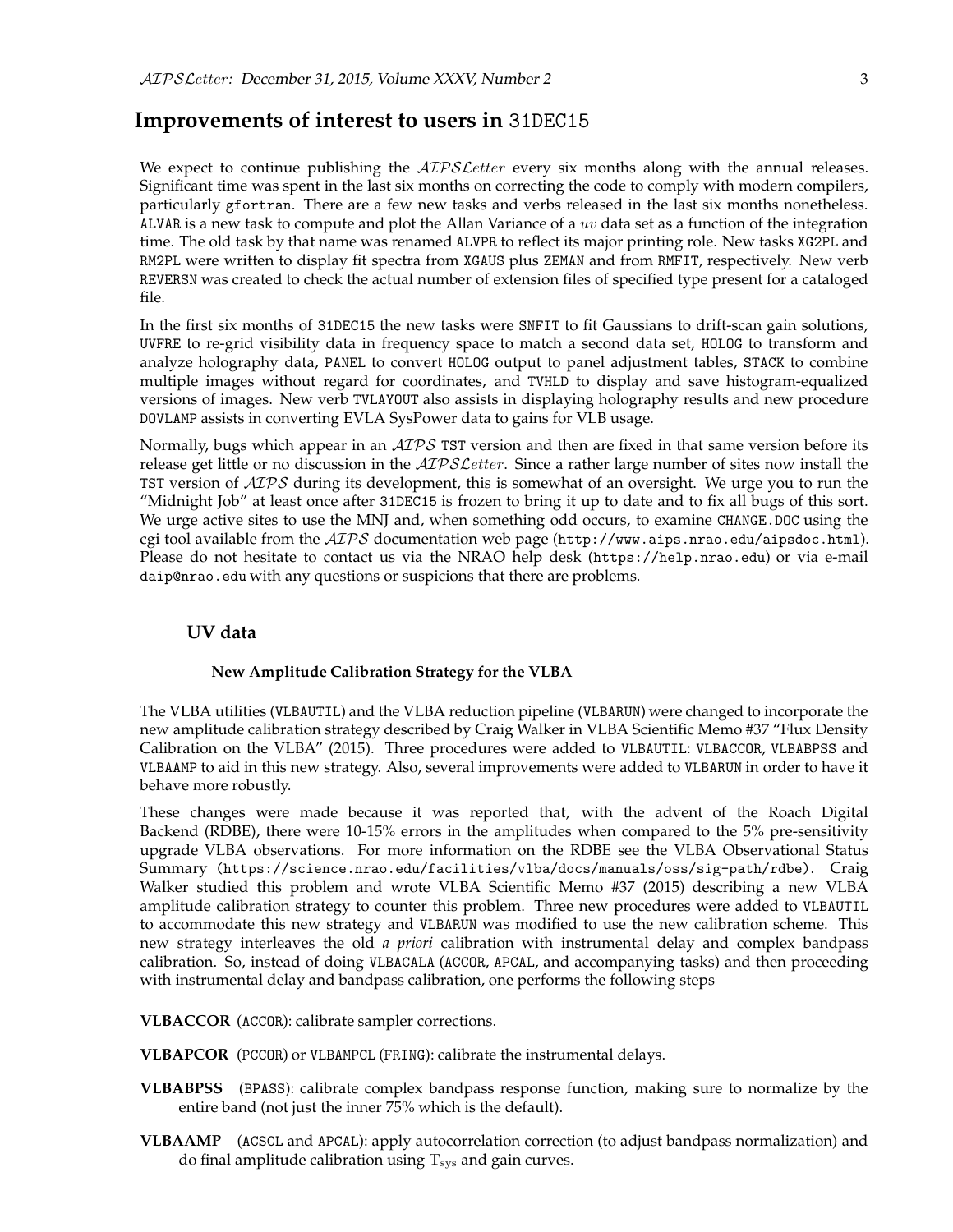If you have data from before the sensitivity upgrade, this new method may improve your amplitudes a small amount, but the old strategy should still work.

#### **Miscellaneous**

- **RLDLY** was changed to allow more than one calibration scan and to write an SN table under all circumstances. It was changed to allow control over the minimum SNR, to limit the delays used in averaging, and to display the rms over all reference antennas as well as the formal uncertainties.
- **DELZN** was revised to offer the DISP opcode to solve for dispersion as another  $1/\sin(\text{elevation})$ parameter allowing it to plot the fit, correct the current CL table, and write a text file for CLCOR. The help file explanation of what is plotted was improved greatly.
- **CLCOR** was given the DISP option to correct a CL table for dispersion as a function of time and elevation. The EOPS option was tested on EVLA data observed with a bad clock and found to work well now that we have a CQ table. Messages about "VLBA only" were toned down.
- **FITLD** and UVLOD were changed to check and correct any index tables they might read and create new ones if the index table was not present in the FITS file.
- **DBCON** was changed to try to use the incoming index tables to define the output scan structure, to correct the output frequency ID forms which were confused when there were several in the input, and to mark unknown sort orders with asterisks.
- **PCAL** died on fully-flagged channels when doing models and died on end-of-file when doing SPECTRAL false. It also died when sample averages had some but not all polarizations flagged. Corrected the code to handle these "errors" gracefully. The XY SOLTYPE will be used on linearlypolarized data only if  $CPARM(5)$  > 0. APPR works much better on unpolarized sources even with linearly-polarized feeds.
- **EDITA** EDITR, and SNEDT now offer the DO3COLOR option to differentiate between IFs and polarizations in "crowded" displays. Times at the ends of the display were extended outward a bit in the flags.
- RFLAG did not allocate enough memory for more than one source when doing the DOSCALE option.
- **FRING** and RLDLY do not work if the increment between spectral channels in a group and between IFs in that same group have opposite sign. An error test for this was added to both.
- **FLOPM** is the cure for the above issue and acquired a new option to flop only IFs, leaving the spectral channel order unchanged.
- **ALVAR** is a new task to compute and plot the Allan variance from phases or normalized complex visibilities as a function of integration time. The old task, now called ALVPR prints the Allan Variance at a particular integration time separating baselines and IFs.
- **APCAL** computed the spill-over correction improperly due to an incorrect call sequence found by gfortran.
- **TACOP** was changed to allow flagging of SN, TY, and SY tables.
- **TYCOP** is the new name for SYCOP to reflect its new ability to manipulate TY tables as well as SY tables in order to reduce bad values resulting from RFI.
- **VPFLG** has an option to flag cross-hand data if one or more parallel-hand correlations are flagged as an alternative to flagging every polarization if any one is flagged.
- **EVAUV** was given the SMODEL option for completeness. This allows comparison between a simple user model and the data.
- **TYSMO** did not work when the data set contained only one polarization. Corrected pointers to know always that there is only one. The task used the smoothing time for  $T_{sys}$  when it should have used the smoothing time for gains.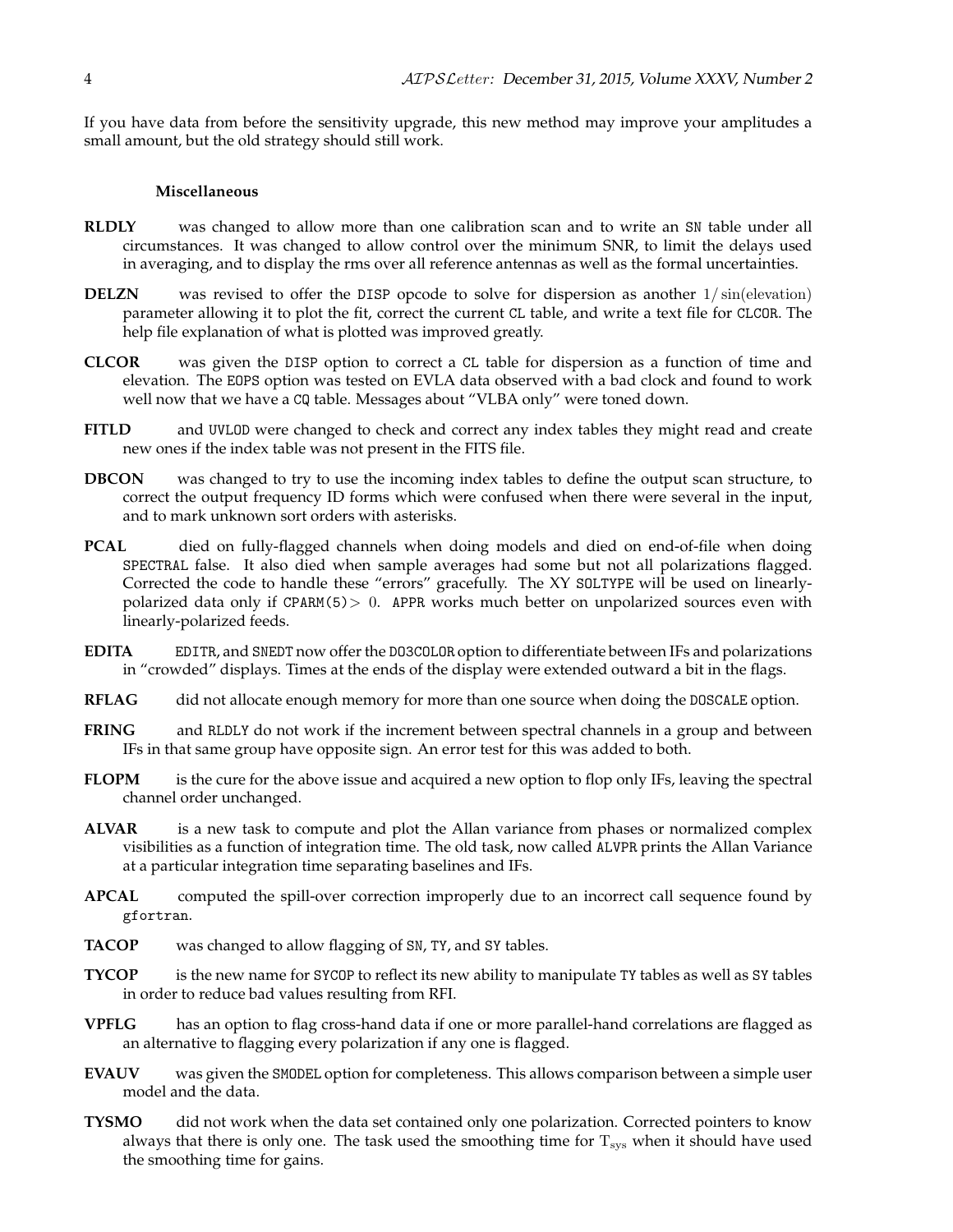- **UVFLG** did not re-initialize all internal adverbs in the INTEXT option and, in particular, messed up a defaulted time-range. Added emphasis in the help file that each flag command in INTEXT is essentially independent.
- **ATLOD** was corrected to work properly with magnetic tape.
- **UVHOL** can now do scalar averaging over time and antennas and can average over moving antennas. It will do I polarization only on lineraly-polarized data.
- **PBEAM** was overhauled to write out the data, model, and residual as cataloged image files and to do contour plots rather than row/column traces.

#### **Analysis**

From some initial user experiences, some of the rough edges in the spectral-fitting tasks XGAUS, ZEMAN and RMFIT have been addressed. In particular, all three now make the work tables over the full input images. Adverbs BLC(1) and TRC(1) are still used to control the spectral channels over which peak fluxes are found and so should probably be set to eliminate only bad edge channels if any. BLC(2), BLC3, TRC(2), and TRC(3) now only control the region over which the fit is done in the present execution. Since the images may now be large, all three tasks were given SET WINDOW and RESET WINDOW options in the image editing phase. The sub-images are blown up to fit the screen for easy viewing. The spectral baseline guess in XGAUS is now always zero and confusing adverbs BCHAN and ECHAN are gone. This works much better in most cases. OUTSEQ = 0 now works as expected with the many output images getting a new sequence number even if they are not all the same. The output of images did not work properly in RMFIT. The setting of flags was fixed to allow all parameter images to be written and the computation of the uncertainties in the output Q0 and U0 images was corrected.

In support of these tasks, two new tasks were written. XG2PL makes a plot file of the XGAUS solution for a selected pixel or the average over a circular or rectangular region. The fit from ZEMAN for the same pixel or region may be included as a lower panel in the plot. RM2PL was written to make similar plots of the Q and U solutions found by RMFIT. AIPS Memo 118 (see below) was updated to describe all of these changes and additions.

- **IRING** used an incorrect geometry formula when figuring out the annulus to assign to each pixel when the inclination was not zero.
- **PATGN** was given the option INVB to write out 1.0 divided by the primary beam.
- **MATHS** was given the DIVP option to output a polynomial in 1.0 over the input image values.
- **NINER** operation KRSH did only 4 of the 8 matrix cases and then required the data values to be greater than 1.0. Corrected the handling of the matrices and to allow any data values to be returned.
- **BLANK** operation FLUW actually flagged all pixels less than DPARM(3) which is really operation SELC at least in part. Changed to access the code that correctly implements this operation (window set by flux).
- **RMSD** was corrected to handle fully-blanked regions and to limit excessive verbiage. The robust method works better than the histogram.
- **MFPRT** was changed to allow a wider range of scales and to apply FLUX to the beam-corrected total flux
- **OMFIT** had some Fortran errors corrected and the default for NOISE(1) was changed to 1.0, which means the weights are correctly calibrated. The help file was changed to clarify the meaning of this adverb and its consequences in the reported solution rms.
- **Tests** on units of brightness were changed in numerous tasks to avoid case sensitivity; CASA uses mixed case (*e.g.*, Jy/beam).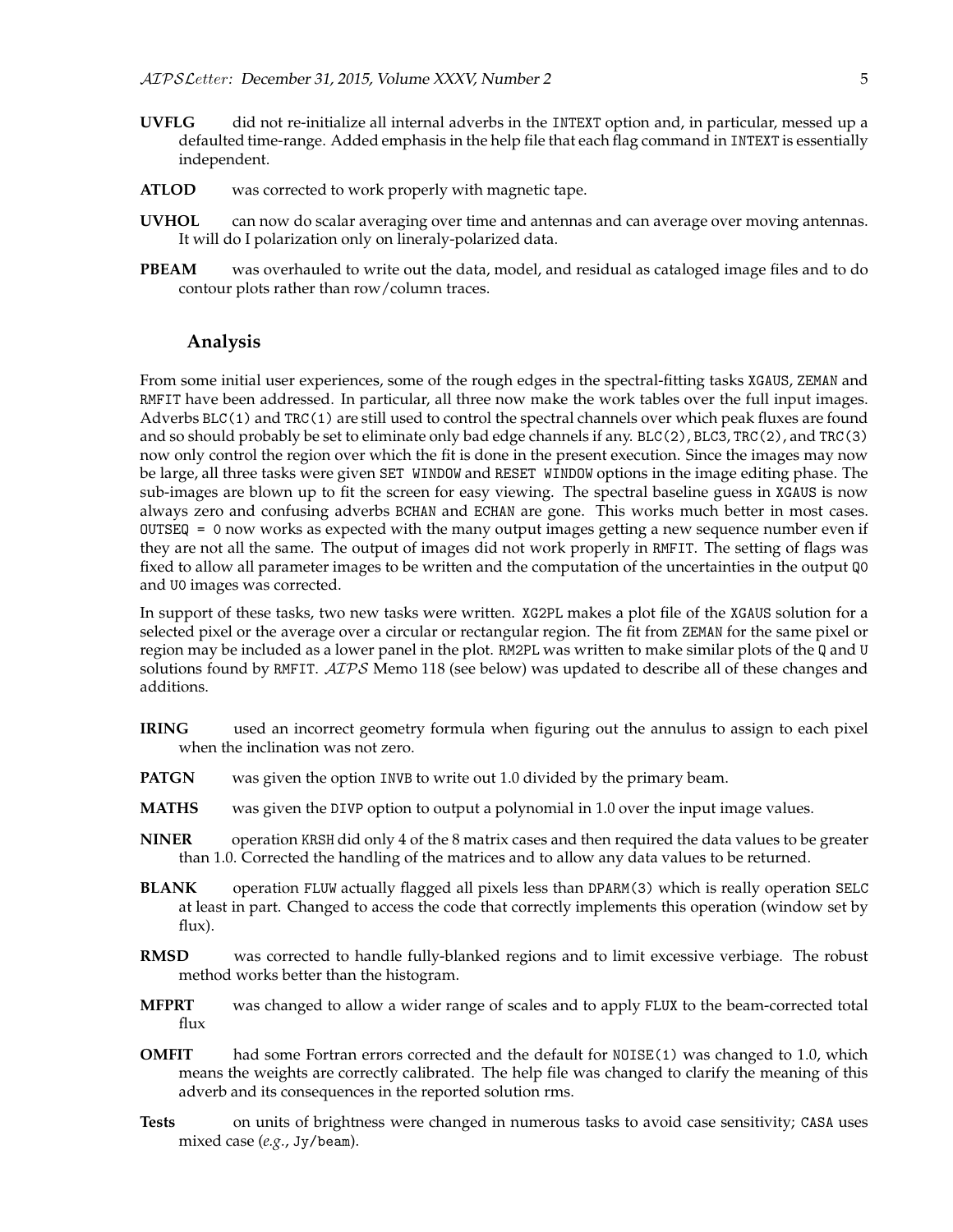### **General: Miscellaneous**

Apple has released a new version of its operating system numbered 10.11 and called "El Capitan." This change affects various things in software systems in the general interest of increasing security. AIPS binary distribution has depended on setting a library path to point at the Intel compiler run-time libraries. This is no longer allowed. A new script was written fix aips elcap.sh which is to be run under bash with sudo privilege. It makes links in /usr/local/lib to the needed libraries and then  $\mathcal{AIPS}$  programs may be run. This script needs to be executed, in a separate window, near the end of running perl install.pl -n. install.pl was revised to copy the script to \$AIPS ROOT and \$SYSLOCAL and then pause to allow the user to run the script in that separate window.

install.pl was also revised after watching numerous new users install  $\mathcal{AIPS}$ . The user is now repeatedly warned about putting blanks in \$AIPS ROOT and paths to data areas and told not to use NRAO or OARN in site names. If no data area was specified, the suggested area is now created for the user. At the end, numerous added and highlighted messages appear about system services and, for Macs, about /etc/sysct1.conf. "Laptop" is now defaulted to true with a highlighted warning about the change.

Verbs PRTHI and PRTMSG can produce a great deal of paper accidentally when directed straight to a line printer. They were changed to count the number of lines about to be printed and to ask the user for confirmation if the number of lines exceeds 400. Let's save a tree! On occasion, the catalog header may lose track of how many extensions there are of some type.  $ATPS$  program error or outside user programs may cause this. An verb REVERSN was written to examine the disk contents to determine the maximum extension number of a given extension type and catalog entry there might be.

The CookBook was also given attention late in 2015. A number of minor changes were made throughout to describe the items in this and the previous  $\mathcal{AIPS}\mathcal{L}etter$ . In addition, some less commonly used items, particularly magnetic tape, were de-emphasized. The VLBI chapter 9 and Appendix C were overhauled to describe the significant changes made to VLB utility procedures (VLBAUTIL) and the data reduction pipeline (VLBARUN).

### **General: Fortran compilers**

The binary distributions of  $\mathcal{AIPS}$  are compiled with various older versions of compilers from Intel. People wishing to develop new  $\mathcal{AIPS}$  tasks, or variants of existing  $\mathcal{AIPS}$  tasks, have limited choices. They can ask us to compile and link a task for them, making the binary available on an anonymous ftp site. That works for well-tested programs, but is not appropriate for developing code. Since the versions of Intel compilers we use are no longer available, the only other alternative is to obtain a compiler and compile all of AIPS locally. The usual choice of compiler is gfortran plus gcc from gnu. Unfortunately, until recently, that has not worked well.

One of the reasons for the failures was the use of "automatic" variables, namely local variables that do not retain their value between invocations of the subroutine. The traditional compiler option -fno-automatic to prevent this is honored by some versions of gfortran, but not all. The man pages for gfortran claim that this option is present even when it is not, but no gfortran --help will admit to it. Therefore, considerable effort has been expended to identify variables that need to be SAVEd in order to retain their values between calls to the routine. Undoubtedly, more will be discovered later, so your editor's personal version of  $\mathcal{AIPS}$ has been compiled with automatic variables allowed. It was also discovered that automatic allocation of largish buffers (*e.g.*, 1.5 Mbytes) can be horribly slow when that buffer is used a great deal (*e.g.*, in the data reading routine of the calibration package). It was found, however, after the large buffers were SAVEd, that a version with automatic variables completed the Y2K test about 10% faster than the same compiler with no automatic variables.

Another reason for the failures was an interaction between gfortran optimization and the dynamic allocation of memory for the pseudo-array processor. Modern gfortran versions do something bad when optimizing the "Q" routines, but work well if that memory is a fixed amount. Therefore \$INC/PAPC.INC was changed to allow the choice of dynamic or fixed memory to be made before compiling AIPS. Another oddity that appeared connected with this was an apparent limitation of labeled COMMONs to a combined total of 2 Gbytes even in 64-bit versions. That still allows a mammoth pseudo-AP of say 200 million double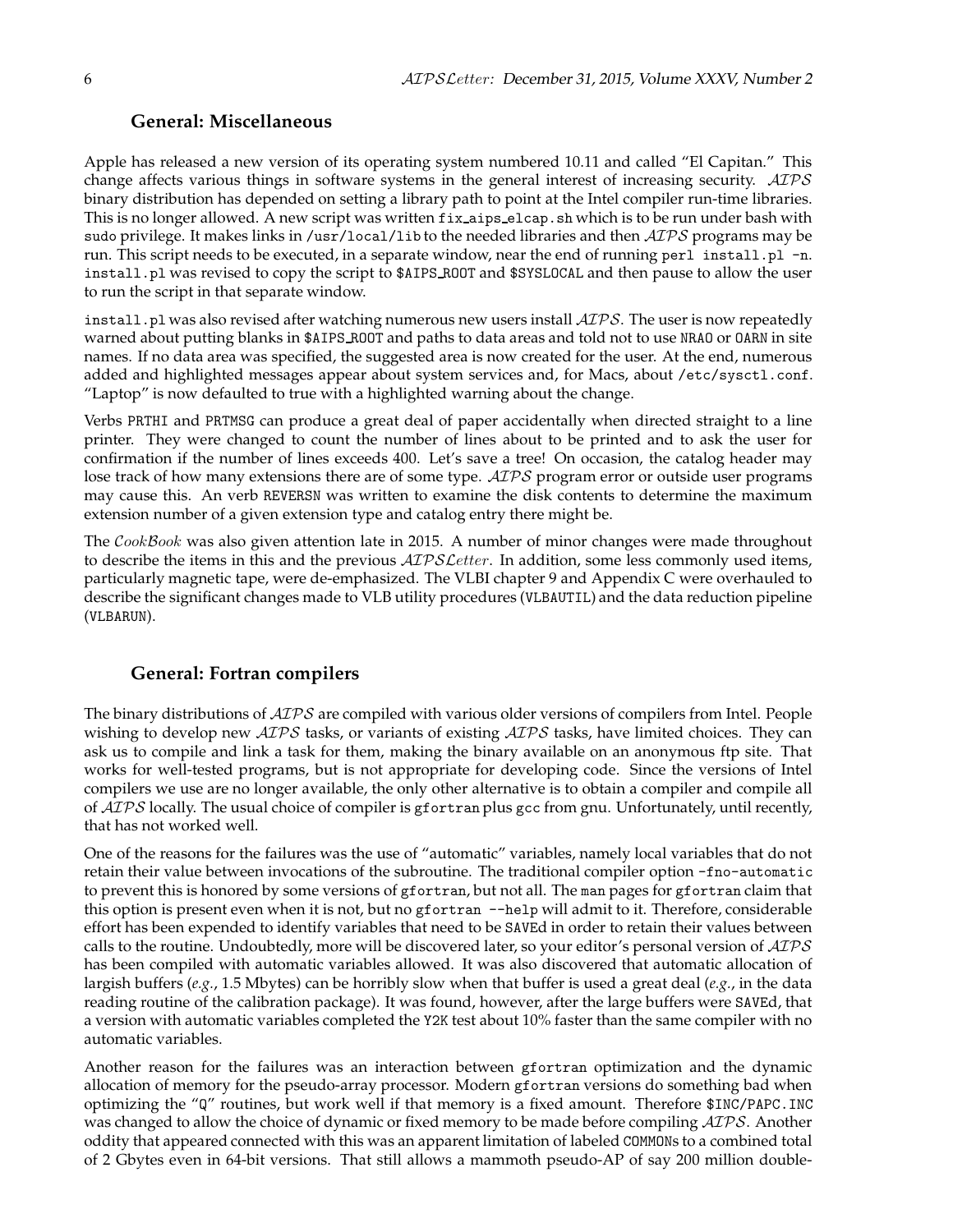precision words. gfortran also handles the reading of an end-of-file in a Fortran text file differently from g77 and has different options for the OPEN command. ZTXOP2 was changed to handle this for both compilers.

Yet another issue has been the alignment of labeled COMMONs. Earlier Fortrans started each labeled COMMON block on a double precision address and we made sure that all double precision variables appeared first in the list of variables in each COMMON block. Now, gfortran starts each labeled COMMON block on a singleprecision address unless every declaration of that block contains explicitly a double-precision variable at its start. A bad habit of declaring an image header in its integer form in the local include and then equivalencing it later to its floating and double-precision versions causes a misalignment of the COMMON. It is best repaired by declaring the double-precision equivalence in the local include block.

The various versions of gfortran produce a plethora of warning messages. These were reviewed in detail and many routines were altered to eliminate unused statement labels, variables, FORMATs, and the like. This review also identified real errors including NINER operation KRSH, IMAGR when making a second copy of the data for filtering, APCAL when computing the spill-over correction, TYSMO when smoothing gains, and BLANK operation FLUW.

# **Recent** AIPS **Memoranda**

All  $AIPS$  Memoranda are available from the  $AIPS$  home page.  $AIPS$  Memo 118 describing  $AIPS'$ spectral fitting was enhance with descriptions of the new plot tasks XG2PL and RM2PL.

#### **118 Modeling Spectral Cubes in** AIPS

Eric W. Greisen, NRAO

June 19, 2014, *revised September 16, 2015*

 $AIPS$  has done Gaussian fitting along the x-axis of image cubes with task XGAUS since the 1980s. That task has recently been overhauled to be much easier to use and much more capable. In like fashion, new tasks ZEMAN and RMFIT have been developed. The former fits the standard leakage and scaling terms for Stokes V cubes, including a new option to do this for each of the Gaussians found by XGAUS. The latter fits polarization models to Stokes Q and U cubes, using the output of Faraday Rotation Measure Synthesis (AIPS task FARS) to assist with initial guesses. The models can contain multiple components each with a polarization flux, angle, rotation measure, and rotation measure "thickness." The present memo describes the functions of these tasks in some detail with numerous graphical examples. This memo also discusses two new tasks to plot spectra with model fits and a number of tasks which make visibility and image model files.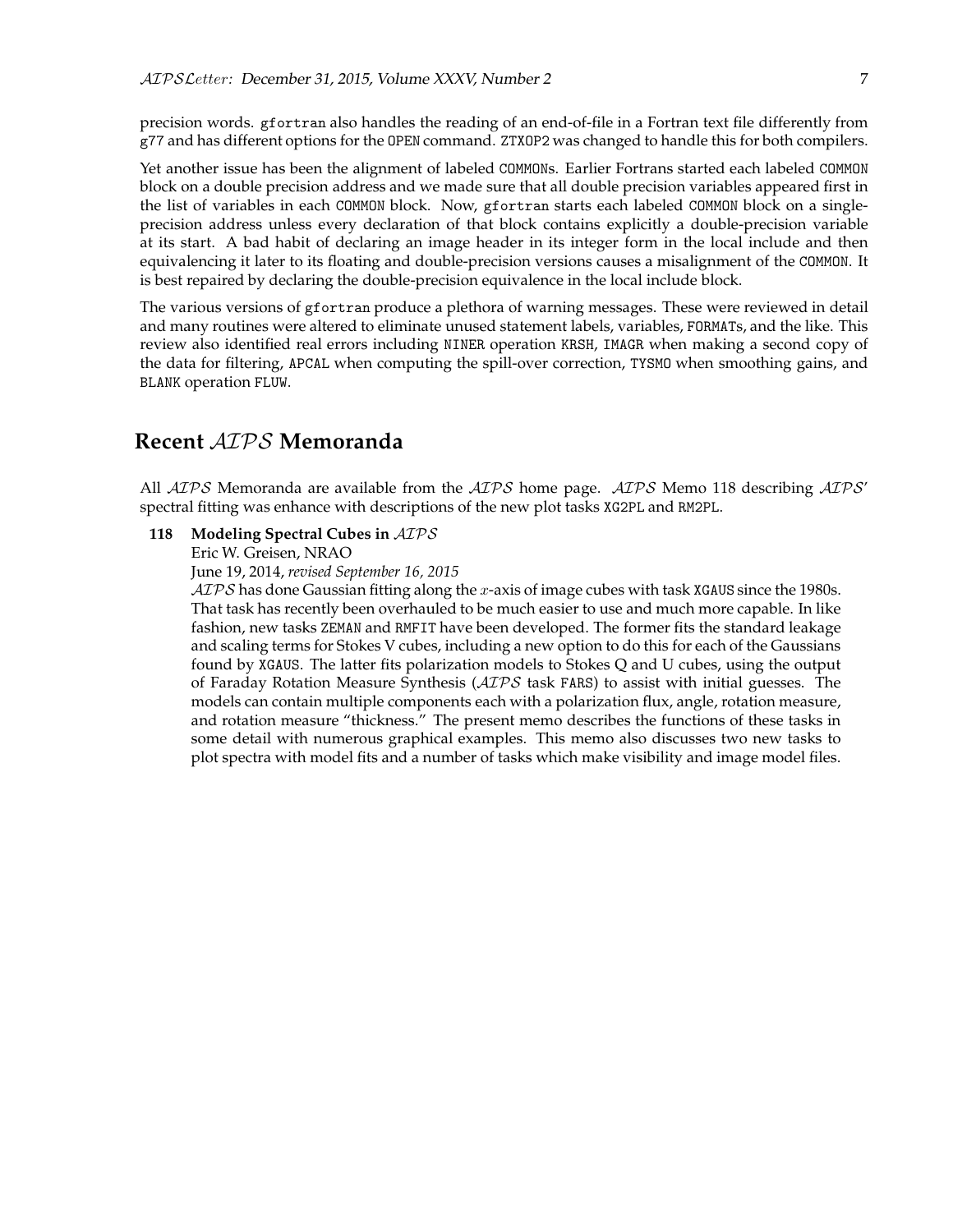# **Patch Distribution for** 31DEC14

Because of the extensive use of binary installations, we now patch the master copy of the most recently frozen version. Older versions are not corrected even for egregious errors. Thus, 31DEC14 was patched during 2015 and 31DEC15 will be patched as needed during 2016. Your copy of them may be corrected simply by running a Midnight Job. Information about patches and the code may be found using links from the main AIPS web page or by *anonymous* ftp to the NRAO server ftp.aoc.nrao.edu. Documentation about patches to a release is placed on this site at pub/software/aips/*release-name* and the code is placed in suitable sub-directories below this. Patches to older releases are kept here as well, but they will require local compilation.

The 31DEC14 release is no longer available for installation and will no longer receive patches even for egregious errors. It had a number of important patches during 2015. They are

- 1. DOFARS procedure and inputs retained adverbs no longer used by FARS. *2015-01-02*
- 2. RMFIT failed to copy the FQ table to the output residual images. *2015-01-13*
- 3. FTFLG messed up antenna numbers in the output FG table when a single antenna or baseline was used. *2015-01-16*
- 4. VLBATECR had trouble around the end of the year deciding what files needed to be downloaded. *2015-01-19*
- 5. VLBARUN requires convert to make the html output files. Added tests and a control on DOTV. *2015-01- 19*
- 6. BPASS had an array and history writing code which could not handle more than 32 antennas. *2015- 01-20*
- 7. MORIF messed up bandpass and other spectral tables. *2015-01-29*
- 8. TYSMO did not apply clipping unless median-window filtering was also requested. *2015-02-11*
- 9. BPASS did not understand that low-level VLB routines expected left-handed antenna coordinates. *2015-02-21*
- 10. UV data disk I/O had an issue if the full file fit into the first of the two buffers and the disk file was exactly the right size! *2015-04-24*
- 11. START AIPS, START TVSERVERS needed a grammar change to support Mac Yosemite systems. *2015- 04-24*
- 12. Basic calibration subroutines mis-computed the channel wavelengths and did not always do the dispersion correction. *2015-05-19*
- 13. XAS needed a change to support Mac Yosemite systems and also to write black character backgrounds. *2015-05-20*
- 14. KRING help file adverb list did not match that of the Fortran. *2015-06-17*
- 15. IMAGR did not do the baseline-based time averaging properly for the last samples written to the work file. *2015-06-22*
- 16. PCAL did not detect fully flagged channels when using a source model and so died. *2015-08-14*
- 17. SETJY had bad formats capable of aborting the task. *2015-08-22*
- 18. SAD and TVSAD hid the new model-fit table when making a stars table. *2015-09-07*
- 19. PCAL did not do mode SPECTRAL = FALSE correctly, leaving files open and then quitting. *2015-09-14*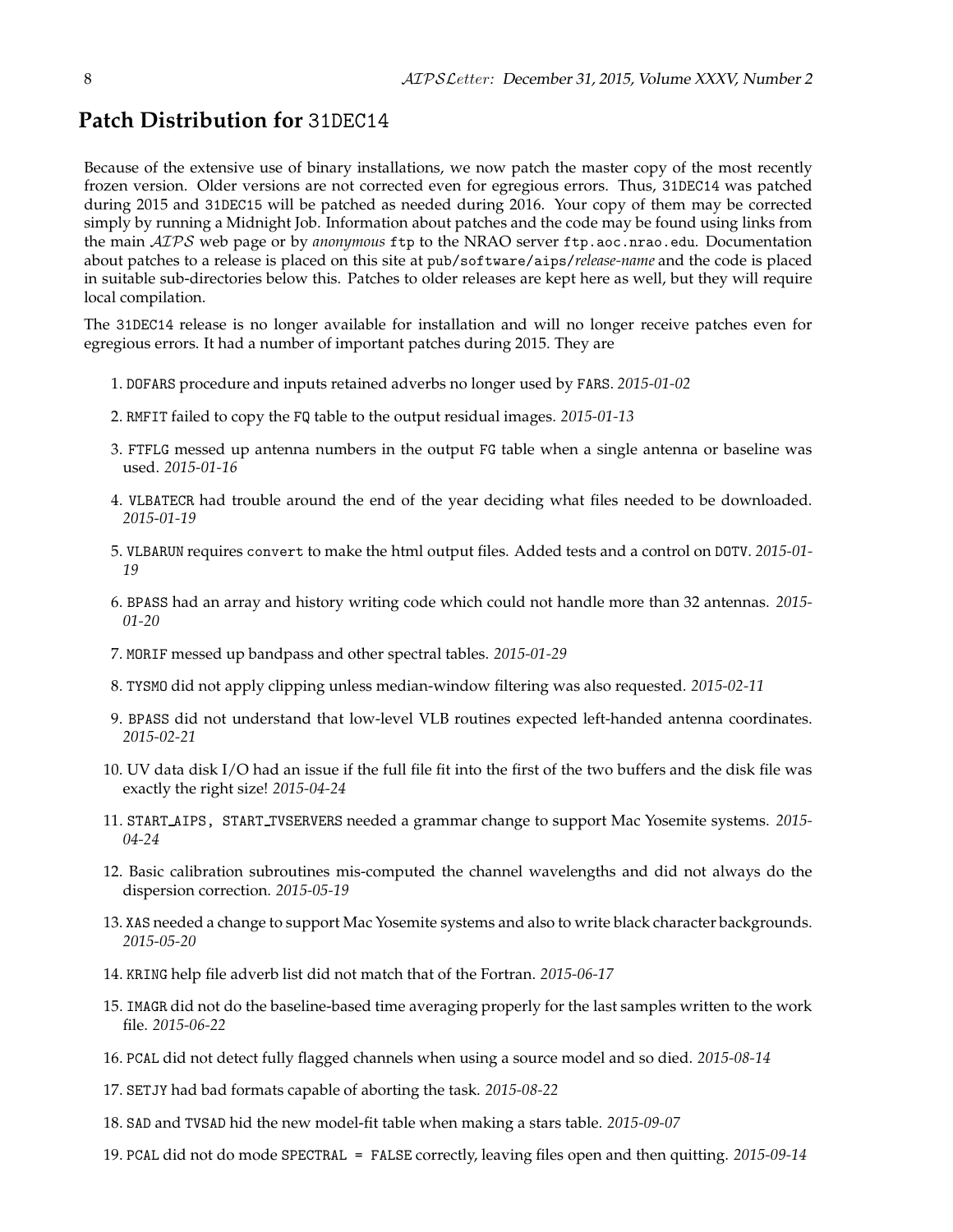# AIPS **Distribution**

From the NRAO system logs, we count apparent MNJ accesses, downloads of the tar balls, and rsync accesses by unique IP address. Since DSL and some university and other connections may be assigned different IP addresses at different times, this will be a bit of an over-estimate of actual sites. However, a single IP address is often used to provide  $ATPS$  to a number of computers, so these numbers are at the same time an under-estimate of the number of computers running current versions of  $\mathcal{AIPS}$ . In 2015, a total of 309 different IP addresses downloaded the frozen form of 31DEC14 and 1104 IP addresses downloaded 31DEC15 in tarball or binary form. Fully 1070 IP addresses accessed the NRAO cvs master. Each of these has at least installed some version of  $\mathcal{AIPS}$  and 364 appear to have run the MNJ at least occasionally. The total number of unique IP addresses in these three lists was 1817. The TST and cvs numbers are a bit ahead of last year due mainly to an interferometry school held in Europe (see plot below). The other numbers are marginally behind last year. The table below shows these numbers as a function of year since we began recording them. The attached figure shows the cumulative number of unique sites, cvs access sites, and download sites known to us as a function of week in 2015. The numbers for 2014 are also plotted and show an increase in 2015 for TST and cvs, but a decrease for NEW.

|      |          |          |            |            | <b>TST</b> | <b>NEW</b> |        | Total  |
|------|----------|----------|------------|------------|------------|------------|--------|--------|
| year | TST name | NEW name | <b>TST</b> | <b>NEW</b> | binary     | binary     | $\cos$ | unique |
| 2004 | 31DEC04  | 31DEC03  | 808        | 196        |            |            | 797    | 1276   |
| 2005 | 31DEC05  | 31DEC04  | 832        | 246        | 299        | 48         | 982    | 1460   |
| 2006 | 31DEC06  | 31DEC05  | 806        | 191        | 402        | 94         | 1050   | 1398   |
| 2007 | 31DEC07  | 31DEC06  | 965        | 277        | 669        | 161        | 1385   | 1811   |
| 2008 | 31DEC08  | 31DEC07  | 1058       | 246        | 986        | 303        | 1667   | 2107   |
| 2009 | 31DEC09  | 31DEC08  | 1228       | 307        | 1082       | 478        | 1855   | 2399   |
| 2010 | 31DEC10  | 31DEC09  | 1228       | 307        | 1203       | 477        | 1914   | 2416   |
| 2011 | 31DEC11  | 31DEC10  | 1105       | 270        | 1064       | 424        | 1747   | 2228   |
| 2012 | 31DEC12  | 31DEC11  | 940        | 284        | 1028       | 396        | 1309   | 1698   |
| 2013 | 31DEC13  | 31DEC12  | 1014       | 307        | 990        | 443        | 1264   | 1937   |
| 2014 | 31DEC14  | 31DEC13  | 1045       | 333        | 848        | 431        | 1023   | 1843   |
| 2015 | 31DEC15  | 31DEC14  | 1104       | 309        | 1001       | 350        | 1070   | 1817   |